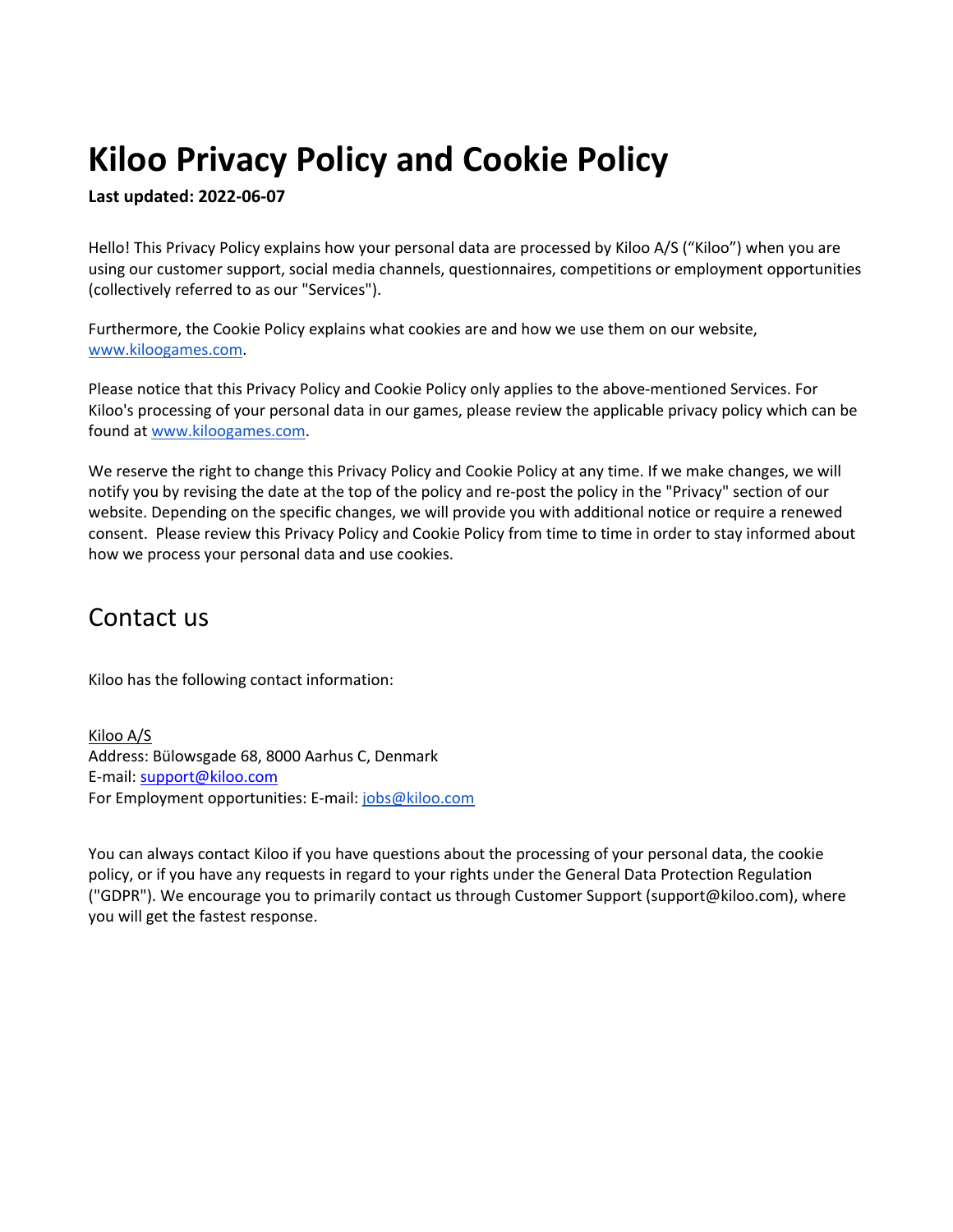# Privacy Policy

# Our processing of personal data

Kiloo takes processing of your personal data very seriously. We ensure a reasonable and transparent processing in accordance with the rules on processing of personal data.

For the purpose of clarity, we have separated the description of our processing activities into different categories:

- **Employment opportunities**
- **Customer Support**
- **Social Media and Questionnaires**
- **Competitions**
- **Information from cookies**

## Employment opportunities

When you apply for a job at Kiloo or request notifications regarding new jobs, Kiloo will process your personal data (submitted by you). You are obligated to provide personal data which is accurate, complete and up to date at the time of submitting the data.

The personal data you choose to provide will be processed by Kiloo in accordance with the GDPR. It is stored in a secure environment and only used in compliance with this policy.

#### *The type of processed data*

Kiloo will process your personal data in the form of general information such as contact information, education and common information in your application/resume.

We request that you do not provide sensitive information (racial or ethnic origin, political opinions, religious or philosophical beliefs, or trade union membership, genetic data, biometric data, data concerning health or data concerning a person's sex life or sexual orientation), data relating to criminal convictions and offences or personal identification numbers. Such data will be deleted from our database as soon as possible.

#### *The purpose and legal basis for the processing*

Kiloo will process your personal data for the following purposes:

- Recruitment for open vacancies
- Recruitment on the basis of unsolicited applications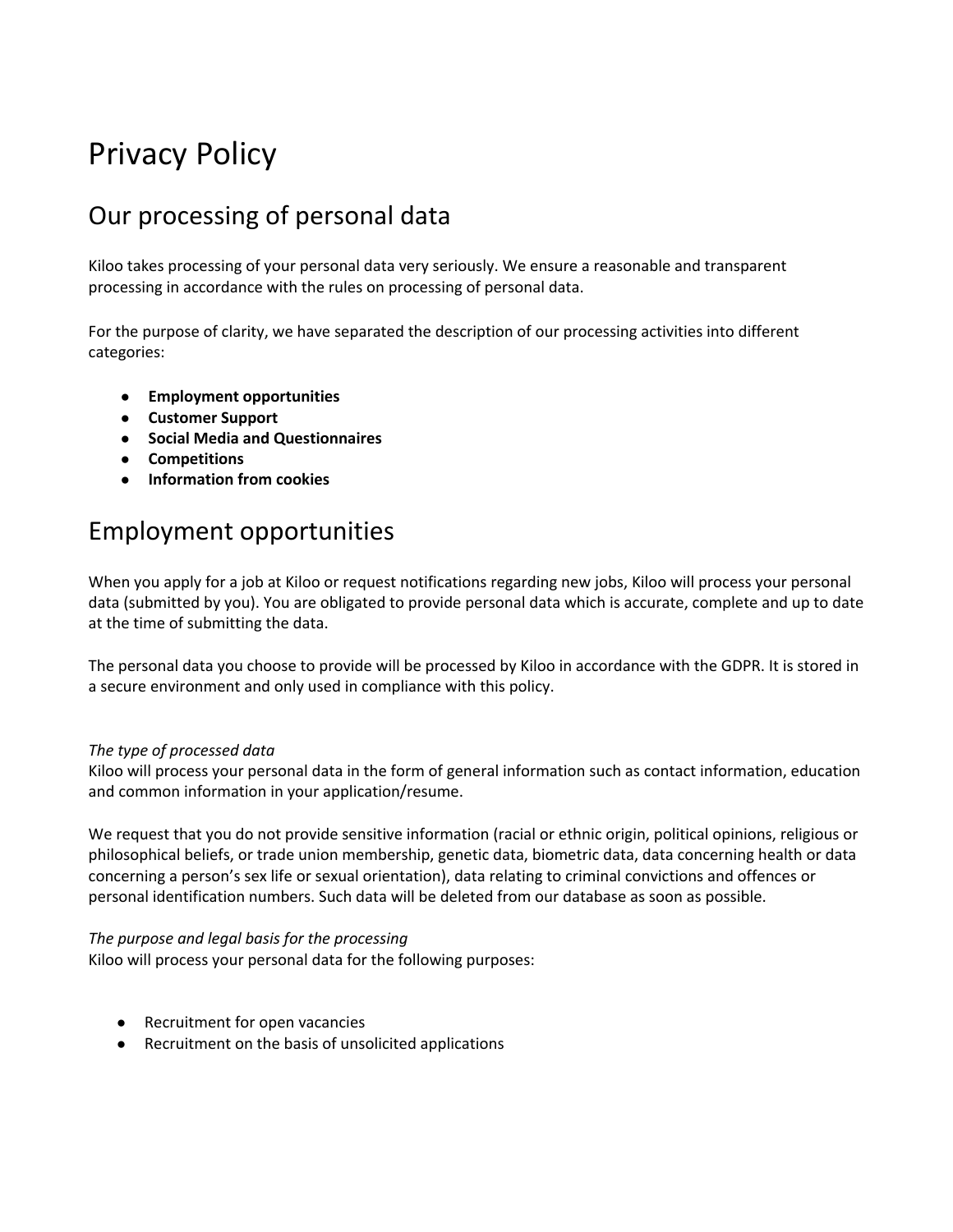Our processing of personal data for the purposes described above are necessary for the recruitment of employees, see Article 6 (1)(b) of the GDPR concerning necessary processing for the purpose of entering into an agreement with the data subject. It is also necessary for our legitimate interests in filling vacant positions with qualified applicants, see Article 6(1)(f) of the GDPR (also known as "the balancing-of-interest rule").

We will always request your explicit consent in accordance with the GDPR if we require sensitive information, such as data relating to criminal convictions and offenses, or personal identification numbers in order to process your application.

#### *Recipients of the personal data*

We will not disclose your personal data to third parties with the exceptions of the companies described below.

Your information will be transferred to our data processor, Kiloo Ventures A/S, which handles all employment activities.

#### *Transfer to third countries*

Our data processor may transfer your personal data to the US, which is considered an insecure third country. The basis of the transfer is a Privacy Shield certificate, which can be seen here: https://www.privacyshield.gov/participant?id=a2zt0000000TO6hAAG

#### *Storage of personal data*

In relation to recruitment your data will be stored for a maximum of 6 months or as long as the recruitment process is under way. If you do not want your personal data to be stored for these 6 months, you can contact Kiloo at jobs@kiloo.com at any time and request your personal data to be deleted.

Please see below for information regarding your rights under the GDPR.

# Customer Support

Kiloo collects information you voluntarily submit when using our Customer Support.

#### *The type of processed data, the purpose and legal basis for the processing*

When engaging with our Customer Support, we may ask you to provide general personal information voluntarily in order to respond to your inquiry. This information may include your name, email address, contact details, payment related information), device ID and the nature of your request or communication. We request that you do not provide sensitive information (racial or ethnic origin, political opinions, religious or philosophical beliefs, or trade union membership, genetic data, biometric data, data concerning health or data concerning a person's sex life or sexual orientation), data relating to criminal convictions and offences or personal identification numbers. Such data will immediately be deleted.

We collect this information in order to better assist you with any issues you might encounter with our products.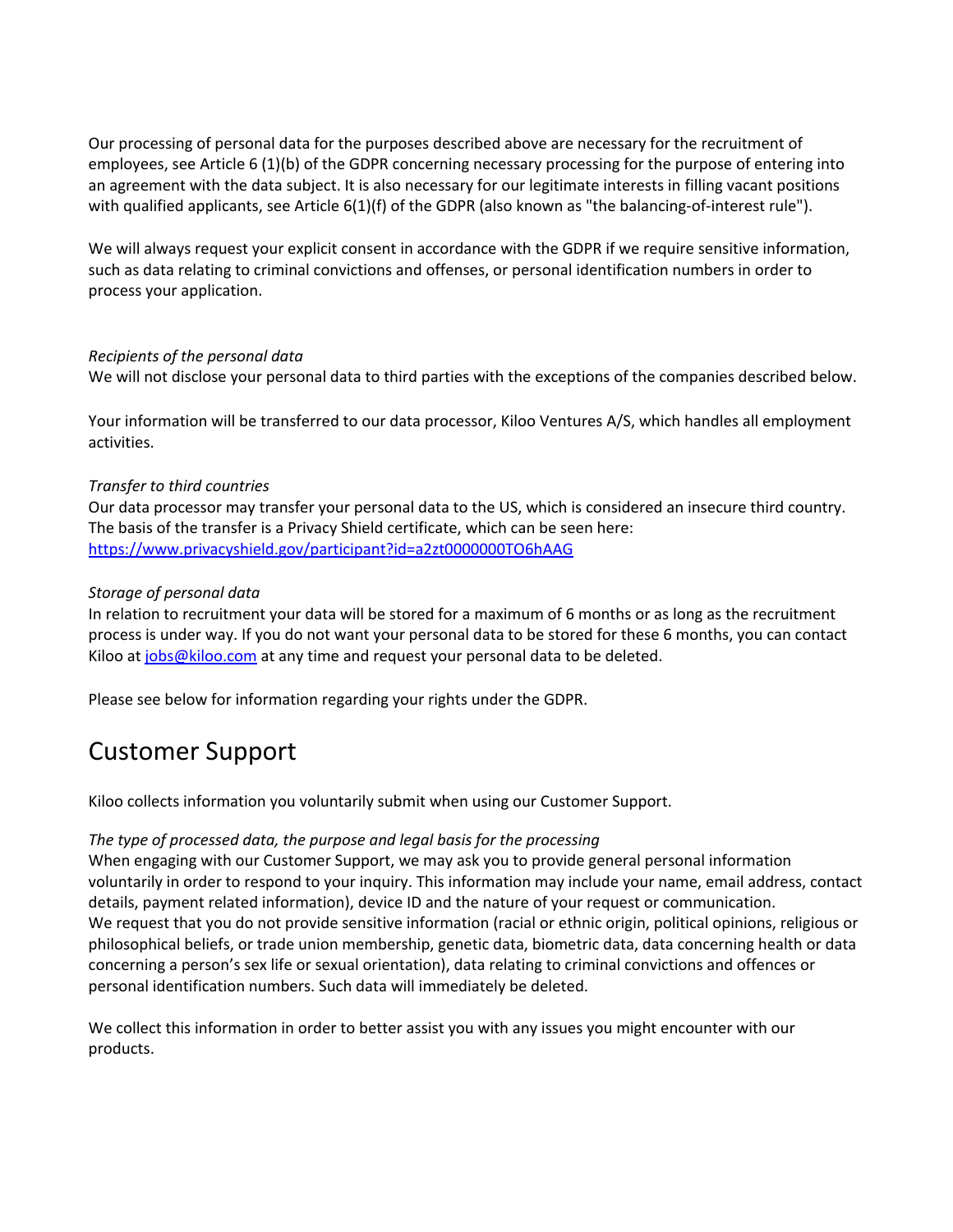*Our processing for the above purposes is necessary for the performance of a contract to which you are party in order to facilitate the delivery of requested products and services by providing Customer Support, see Article 6(1)(b) of the* GDPR*.*

#### *Recipients of the personal data*

We will not disclose your personal data to third parties, but we may use data processors who process personal data on our behalf.

#### *Storage of personal data*

We only store your information for up to 6 months after which we will delete or anonymize it.

# Social Media and Questionnaires

Kiloo collects information you voluntarily submit when using our social media channels (e.g. sending fan mails with user generated content, posting comments or user generated content on our social media channels) or when answering our questionnaires.

#### *The type of processed data, the purpose and legal basis for the processing*  Kiloo only process personal data that you provide.

You may provide certain general information to Kiloo such as your name, email address, contact details, your answers to the questionnaire and the nature of your communication.

We request that you do not provide sensitive information (racial or ethnic origin, political opinions, religious or philosophical beliefs, or trade union membership, genetic data, biometric data, data concerning health or data concerning a person's sex life or sexual orientation), data relating to criminal convictions and offences or personal identification numbers. Such data will immediately be deleted.

We collect this information in order to administer the social media channels and communicate with you, as well as learn more about your gaming preferences so we can constantly improve our services to you.

Our processing for the above purposes is justified by our legitimate interests in administering the social media channels, communicating with you and improving our services in accordance with Article 6(1)(f) of the GDPR (also known as "the balancing-of-interest rule").

#### *Recipients of the personal data*

We will only disclose your personal data to third parties in the form of the social media channels, but we may use data processors who process personal data on our behalf.

Please be advised that pursuant to recent case law from the European Court of Justice, it is the interpretation of the Danish Data Protection Agency that Facebook and an administrator of a fan page on Facebook are acting as joint controllers in the meaning of Article 26 of the GDPR for the processing of personal data on the Facebook fan page. See Facebook's data policy for more information on Facebook's processing of data on Kiloo's Facebook page, including the recipients of such data and possible transfer to third countries.

#### *Storage of personal data*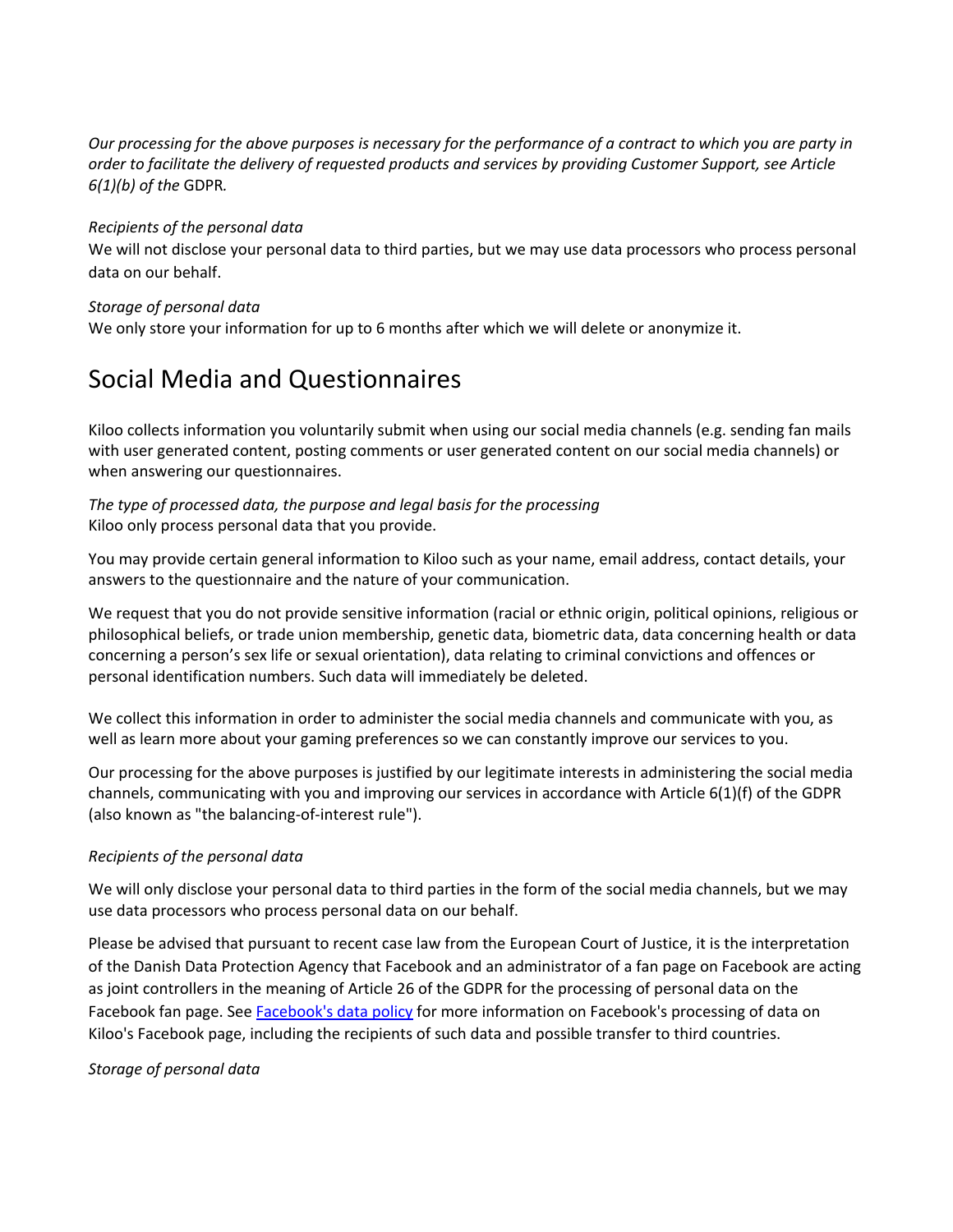We only store your information for as long as it is relevant and Questionnaires up to 6 months after which we will delete or anonymize it.

Please see below for information regarding your rights under the GDPR.

# Competitions

#### *The type of processed data, the purpose and legal basis for the processing*

When you enter into our competitions, we collect the general information you provide such as contact details, your answers or your submission of content e.g. a video or an image. If you win one of our competitions, we may collect further information from you such as your address or electronic forms of contact.

If we are supplying prizes to a competition held by a third-party such as the owner of a social media account, your contact details may also be disclosed to us from the third-party in question in order for us to provide the prize to you.

The collection of personal data is necessary for your participation in the competition as we may otherwise not be able to enter you into the competition or provide the prize.

The purpose of the processing is to administer the competition and deliver the prize(s). We may also use your personal information to conduct research and plan and develop our product and marketing strategies.

Our processing for the above purposes is necessary for the performance of a contract to which you are party in order to facilitate the competition and deliver the prizes, see Article 6(1)(b) of the General Data Protection Regulation. Furthermore, it is justified by our legitimate interests in improving our services in accordance with Article 6(1)(f) of the General Data Protection Regulation (also known as "the balancing-of-interest rule").

#### *Recipients of the personal data*

We only disclose your personal data to third parties in the form of mail delivery services to deliver the prizes, but we may use data processors who process personal data on our behalf.

#### *Storage of personal data*

We only store your information as long as it is relevant after which we will delete or anonymize it as we believe this period is sufficient for making sure that our competitions are completed in a timely manner.

Please see below for information regarding your rights under the GDPR.

## Information from cookies

#### *The type of processed data, the purpose and legal basis for the processing*

Through cookies on www.kiloogames.com we log general information about your use of the website. This includes the type of browser you use, access times, subpages viewed on our website, your IP address, and the page you visited before navigating to www.kiloogames.com.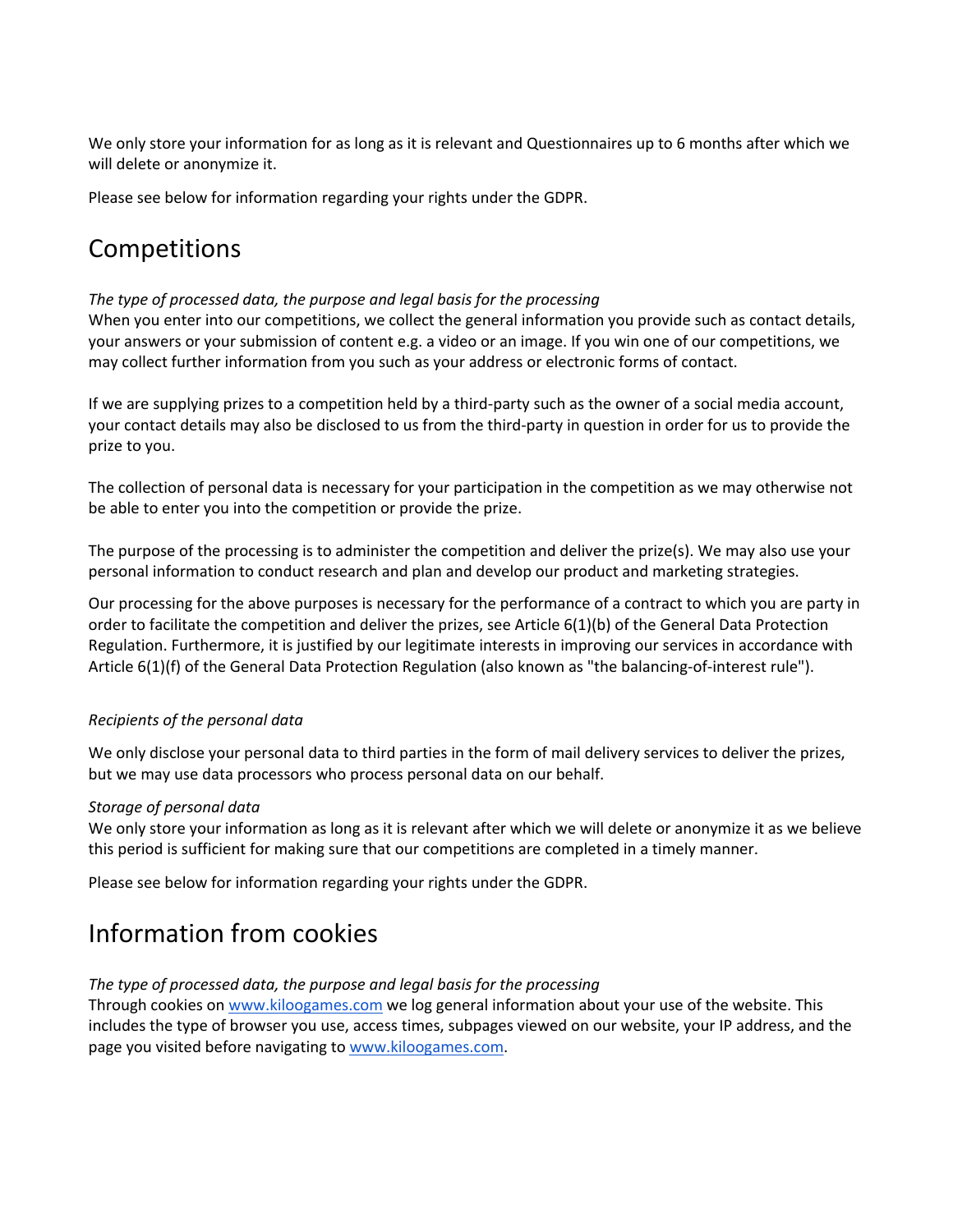The purpose of the processing is to improve our services. Thus, the processing *is justified by our legitimate interests in improving our services in accordance with Article 6(1)(f) of the General Data Protection Regulation (also known as "the balancing-of-interest rule").*

#### *Recipients of the personal data*

Through 3rd party cookies belonging to social networks and Google Analytics, information is transferred to Facebook, Twitter, Youtube, Vimeo, and Linkedin. The purpose is to guide the webpage visitor to social networks that have more information and videos regarding Kiloo. These companies are based in the USA and in compliance with Privacy Shield.

#### *Storage of personal data*

We only store your information for 14 months after which we will delete it. We believe this period provides the most relevant use to us.

Please see below for information regarding your rights under the GDPR and our Cookie Policy, including ways to delete and avoid cookies.

### Your rights

When you reach out to Kiloo you can expect to hear back from us within one month from the time we received your request. However, in some cases we need more time to answer due to the complexity of the request. In such cases our response time can be up to three months in total. This prolonged response time follows the criteria of Article 12 of the GDPR.

#### **Right to request access**

You have the right to request access into the personal data we store on you. This right is granted to you as a pursuant to Article 15 of the GDPR. The right includes – amongst other things - access to information about:

- the purposes for the data we collect and use
- the kind of data we collect and use
- the employees within Kiloo and eventual 3rd party services whom the data is disclosed to
- how long time we intent to store the data.

In addition to the above, you have the right to obtain a copy of the personal data we process on you. Please note that in some cases your access to this copy may be restricted due to intellectual property or trade secrets.

#### **The right to object**

You have the right to object to the processing of your personal data. The right to object is based on the so called "balancing-of interest rule" in Section 6(1)(f) of the GDPR. Please see Article 21 of the GDPR for further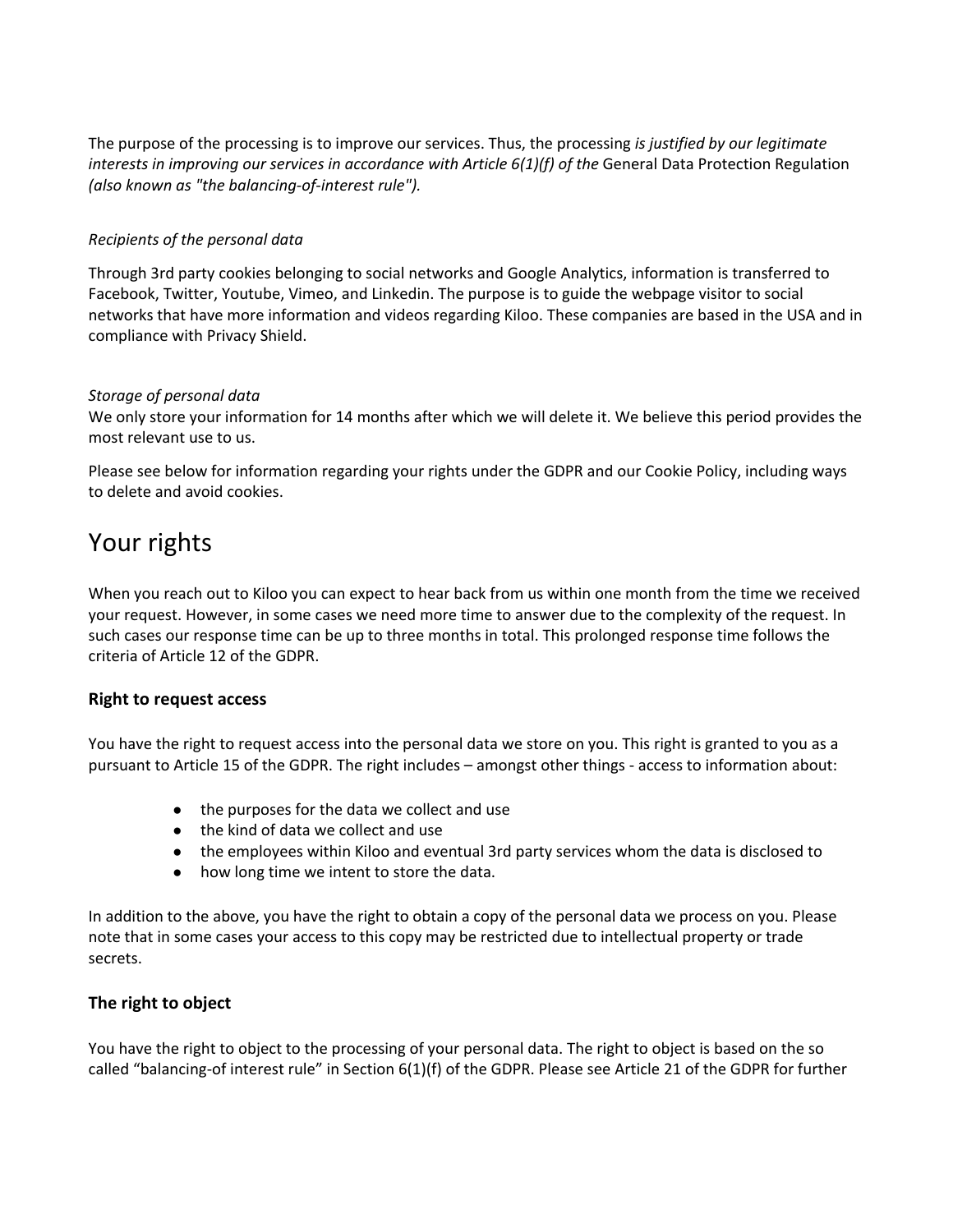information on this rule. When we receive your objection, we will immediately processing your personal data unless we have compelling and legitimate grounds for using your personal data which override your interests, rights and freedoms, or if the processing is necessary for the establishment, exercise or defense of legal claims.

You also have the right to object to our processing for direct marketing purposes. You can make use of this right at any time, in which case we will stop processing for the purpose you object to.

#### **Right to correction and erasure**

You have the right to have inaccurate personal data corrected. Please see Article 16 of the GDPR for more information.

You also have the right to have your personal data erased when your request is based on one of the following grounds:

- the personal data is no longer necessary in relation to the purpose for which it was originally collected or otherwise processed;
- if our processing of your personal data in question is based on your consent, and you have withdrawn such consent and there are no other legal reasons for us to keep processing the data in question;
- if you have objected to our processing of your data and there are no overriding legitimate grounds for our processing;
- the data must be erased to comply with a legal obligation in Union or Member State law;
- the data has been processed in an unlawful manner; or
- the data has been processed in relation to the offer of information society services; and consent is given or authorized by the holder of parental responsibility over a child.

Please note that your right to have your personal data erased may be limited if the data is a) necessary for us to comply with a legal obligation or b) necessary for the establishment, exercise or defense of legal claims.

#### **The right to restriction**

Under certain circumstances, you have the right to obtain restriction of our processing of your personal data. For more information, see Article 18 of the GDPR. If you have right to restriction, we will only process your data with your consent or for the establishment, exercise or defense of a legal claim or to protect a person or important ground of public interest.

#### **The right to withdraw consent**

If we have asked for your consent to process your data, you have the right to withdraw this consent at any time. Please see Article 7 of the GDPR for more information.

When you withdraw your consent, we will stop storing and using the data to which you have withdrawn your consent, unless we have a legal obligation to keep some or parts of the data.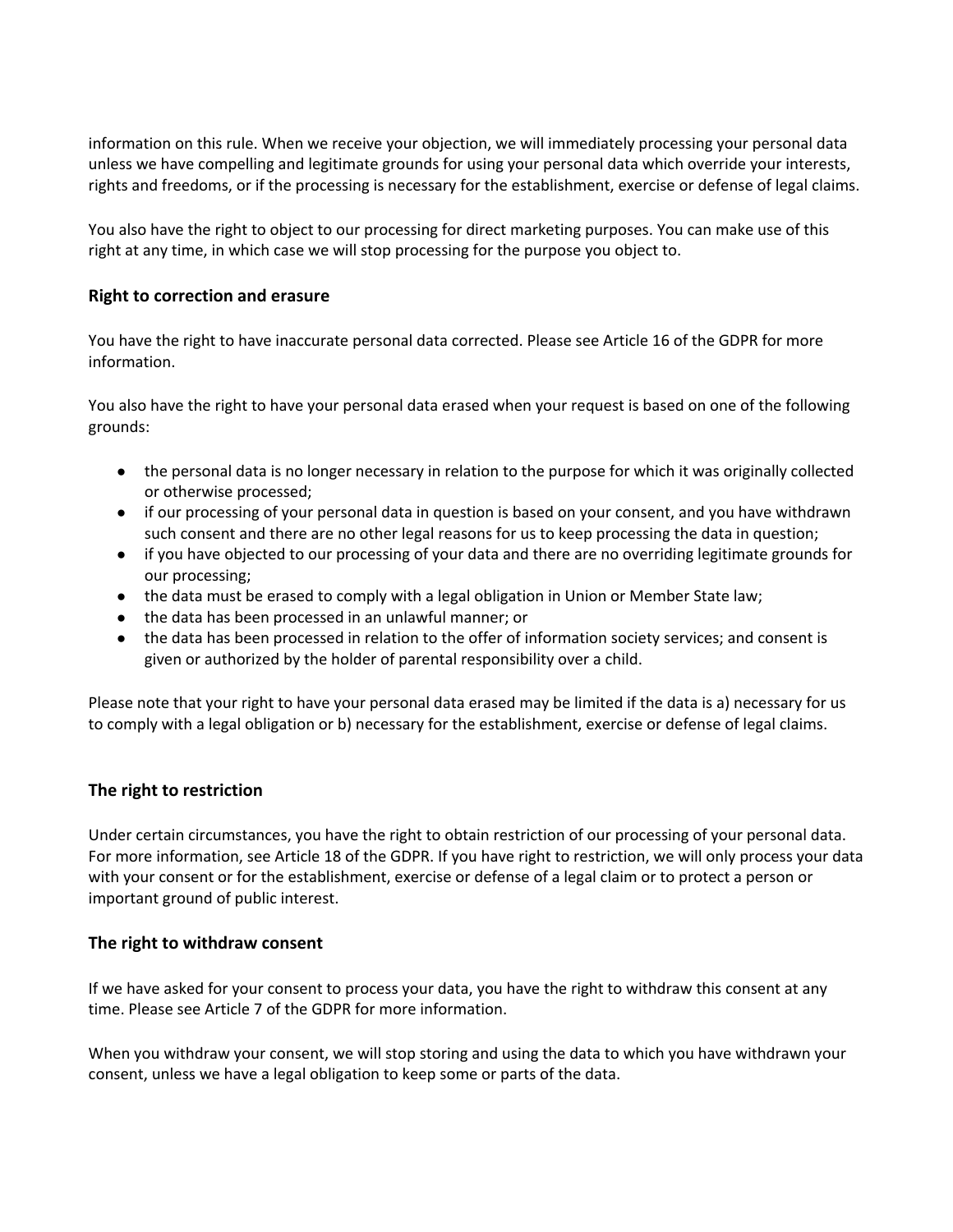If you withdraw your consent, the withdrawal only affects present and future use of your data. It does not affect the lawfulness of the processing based on your content before its withdrawal.

#### **The right to data portability**

You have the right to receive the personal data you have provided us in a structured, commonly used and machine-readable format and to transfer this data on to another company or service if our processing is based on consent or contract performance. For more information, please see Article 20 of the GDPR.

### Complaint

If you wish to make a complaint over the processing of your personal data, you have the right to lodge a complaint to the relevant supervisory authority.

# Cookie Policy

Like many websites, we use cookies on www.kiloogames.com to collect information.

A cookie is a small data file that is transferred to your device's hard disk e.g. for the purpose of recognizing it, remembering settings and making statistics. Cookies are designed not to be used to run programs or deliver viruses to your computer. Cookies are uniquely assigned to you, and can only be read by a web server in the domain that issued the cookie to you.

We use cookies to log information about your use of the website to facilitate and optimize the use of the website and for traffic measurement. This includes the type of browser you use, access times, subpages viewed on our website, your IP address, and the page you visited before navigating to www.kiloogames.com.

Cookies do not typically contain any information that personally identifies a user, but personal information that we store about you may be linked to the information stored in and obtained from cookies. Please read the Privacy Policy above for more information on how we handle personal information about you.

We only store cookies for 14 months after which we will delete them.

## Which cookies are used?

We use first party cookies from the website itself in order to facilitate and optimize the use of the website and for traffic measurement. These cookies are persistent cookies.

We also use third party cookies belonging to Google Analytics and social networks in the form of Facebook, Twitter, Youtube, Google+, Vimeo and Linkedin. The purpose is to guide the webpage visitor to social networks that have more information and videos regarding Kiloo. These companies are based in the USA and in compliance with Privacy Shield.